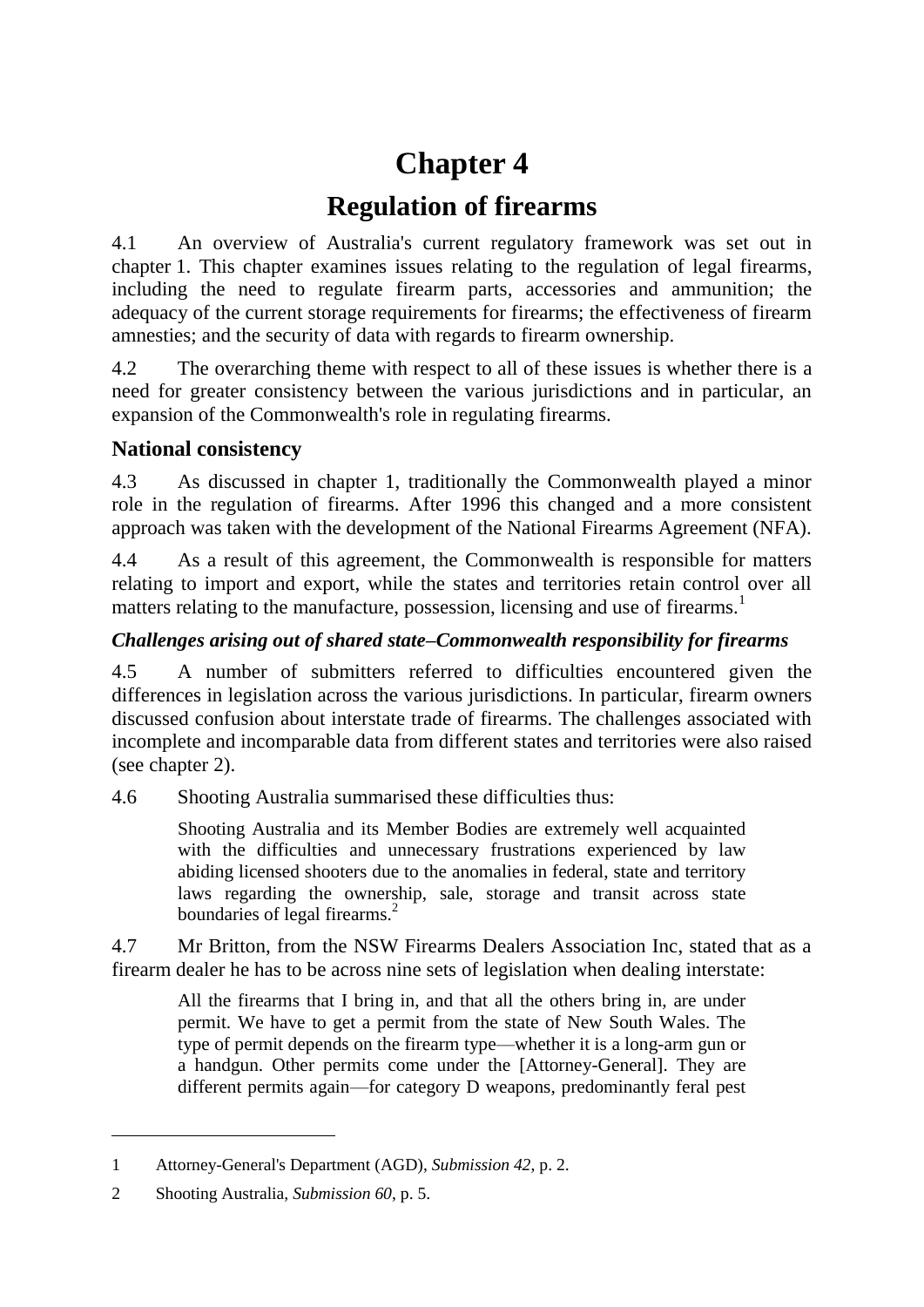destruction, semiautomatic weapons. In New South Wales it is taking 28 days to get a permit. Commercially, that is a long time. In Victoria it is between 24 and 48 hours. An issue for us in New South Wales is that I am dealing predominantly with European based businesses who are not, with great respect to them, the sharpest tools in the shed as far as getting their ducks in a row is concerned. They often have wrong serial numbers, which means I have to get the permit reissued. The red tape when the firearms come into Australia is massive. If we have to go for a secondary import permit—if something is wrong on the permit—it is a new application. From an import perspective, it would be great to have one all-encompassing body that looked after state and federal issues, but then they would be judge, jury and executioner.<sup>3</sup>

4.8 The NSW Police Force noted that the confusion over interstate trade has led to issues with dealers not recording sales correctly:

…we embarked on a recent audit of a prominent Sydney gun dealership—a shop as opposed to a private sale. I can report that, at the conclusion of the audit of the gun shop, there were errors found in their record-keeping for some 44 firearms. I think they were able to rectify those anomalies within a 24-hour period, indicating that some of those guns had in fact been sold interstate.<sup>4</sup>

4.9 Victoria Police gave evidence that a more nationally consistent approach would assist in preventing the illegal importation of firearms:

This is where I would suggest it comes back to a national approach and uniformity across all of the states in relation to regulation. That would cover situations such as the internet or online trade of illicit firearms. Currently they are imported into Australia via online and through parcel post. I am talking about the one-off purchasers or two-off purchasers, possibly in the dark net side of the internet. They are imported into Australia and may be able to bypass screening, or may not be detected in screening, and then they go out to the recipients who have ordered them online $^5$ 

4.10 The Law Institute of Victoria (LIV) stated that jurisdictional inconsistencies 'cause significant confusion among both individuals and law enforcement agencies, particularly for those who often travel across different jurisdictions'.<sup>6</sup> The LIV also stated that 'such confusion would undermine the efforts to regulate firearms and thus eliminate gun-related violence on a national scale'.<sup>7</sup>

<sup>3</sup> Mr Paul Britton, Vice President, NSW Firearms Dealers Association Inc., *Committee Hansard*, 13 October 2014, p. 25.

<sup>4</sup> Detective Acting Superintendent Jason Herbert, Commander, State Crime Command, Firearms and Organised Crime Squad, NSW Police, *Committee Hansard*, 13 October 2014, p. 50.

<sup>5</sup> Detective Superintendent Peter De Santo APM, Commander, State Anti-Gangs Division, Victoria Police, *Committee Hansard*, 13 October 2014, p. 57.

<sup>6</sup> Law Institute of Victoria (LIV), *Submission 124*, p. 2.

<sup>7</sup> LIV, *Submission 124*, p. 2.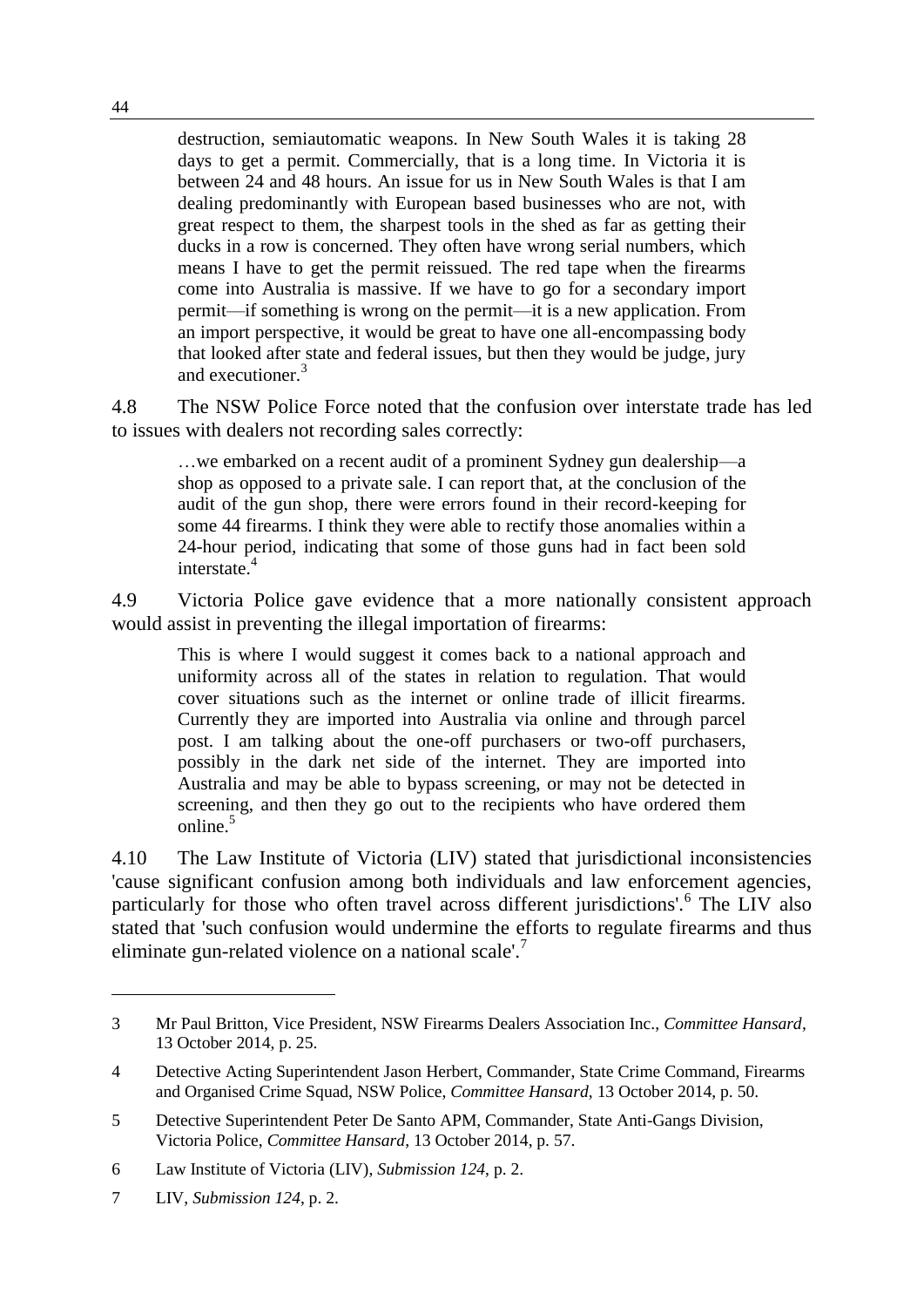4.11 In 2008, the Australian Institute of Criminology (AIC) conducted a review of both federal and state and territory legislation in order to evaluate the progress that had been made in implementing the reforms specified under the various firearm agreements (see chapter 1).<sup>8</sup> Overall, the AIC found there was general compliance but that 'opportunities to divert firearms were inadvertently facilitated by legislative loopholes or oversights and/or a general lack of deterrence based on the offences prescribed and the maximum penalties attached'.<sup>9</sup>

4.12 As part of its 2012 report concerning firearm trafficking, the AIC re-examined the various legislative schemes. The AIC found that while significant progress had been made, a number of inconsistencies still existed.<sup>10</sup> In particular, stronger provisions with regard to dealerships and the registration and manufacture of firearms were identified as key areas requiring change.<sup>11</sup> The AIC noted the dangers of gaps in the law and the need for better solutions with respect to firearm dealers:

For example, it has been suggested by stakeholders consulted for this project that dealers who are involved in the illegal diversion of firearms will continue to test the legislation to identify avenues for exploitation (Project stakeholders personal communication 4 May 2011; 28 November 2011). These avenues may not be detected by law enforcement agencies until after the fact, such as occurred with the Queensland 'deactivation' and New South Wales 'firearm receiver' loopholes described previously.

…Resolutions specified in the National Firearm Trafficking Policy Agreement (2002) aimed to deter dealer involvement in the illicit market by prohibiting certain persons being employed in dealerships, requiring the provision of close associate information, enabling better scrutiny of firearm dealings (through mandatory recording and provision of transaction records) and making it an offence to wilfully record a false or misleading entry in records on firearm and firearm part transactions. Strengthening provisions around false entries, such as recording false disposal or sales notices, false interstate transfer or failure to record receipt of goods, may deter (some) dealers from making wilful false entries to conceal the diversion of firearms. The maximum penalty for this offence, usually a relatively minimal fine, may not produce the adequate deterrence to offset the temptation to falsify records.<sup>12</sup>

 $\overline{a}$ 

12 S Bricknell, *Firearm trafficking and serious and organised crime gangs*, Australian Institute of Criminology, Research and Public Policy Series no. 116, June 2012, pp 21–22.

<sup>8</sup> S Bricknell, *Firearm trafficking and serious and organised crime gangs*, Australian Institute of Criminology (AIC), Research and Public Policy Series no. 116, June 2012, p. 11, <http://www.aic.gov.au/publications/current%20series/rpp/100-120/rpp116.html> (accessed 2 October 2014).

<sup>9</sup> S Bricknell, *Firearm trafficking and serious and organised crime gangs*, Australian Institute of Criminology, Research and Public Policy Series no. 116, June 2012, p. 21.

<sup>10</sup> S Bricknell, *Firearm trafficking and serious and organised crime gangs*, Australian Institute of Criminology, Research and Public Policy Series no. 116, June 2012, p. 21.

<sup>11</sup> S Bricknell, *Firearm trafficking and serious and organised crime gangs*, Australian Institute of Criminology, Research and Public Policy Series no. 116, June 2012, p. 21.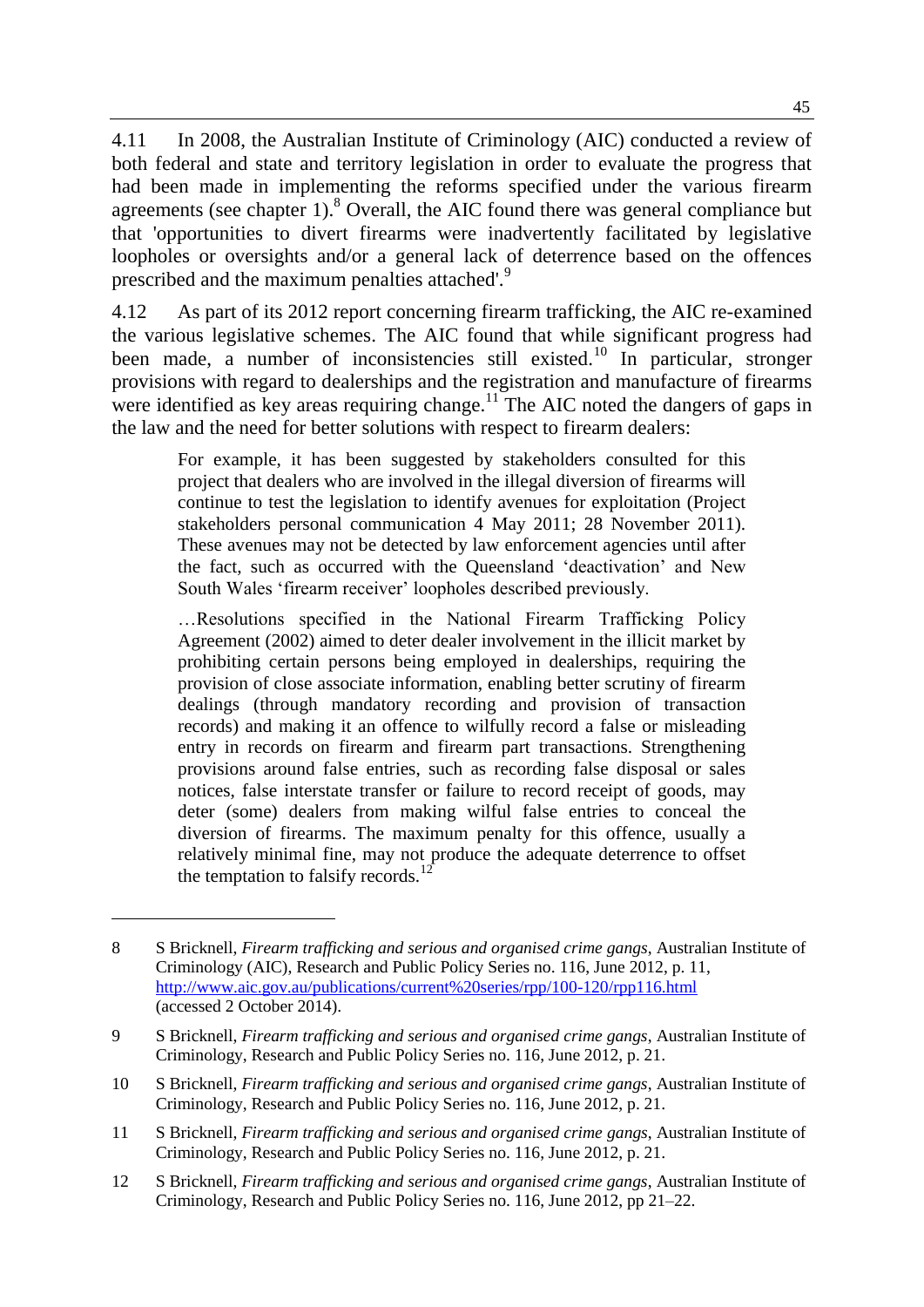#### 4.13 The AIC also identified that:

State and territory firearms laws are not completely consistent in the legal definition of a firearm or what constitutes a major firearm component or part (and hence requires registration)…[and although the] registration of all firearm parts has not been judged a feasible option (eg the registration of components would require considerable resources and technical expertise to implement properly)…uniform regulation of major parts (including spare receivers and frames) would prevent diversion opportunities as witnessed in New South Wales with non-registrable receivers. The vulnerability of firearm parts to the illicit trade additionally recommends the uniform adoption of an offence to illegally manufacture parts, not just complete firearms, which is presently only an offence in South Australia.<sup>13</sup>

#### *The need for reform*

4.14 Given the proposals from the various state and territory police forces it seems there are both a need and some appetite for reform.

4.15 The Attorney-General's Department (AGD) gave evidence that the NFA had been effective in removing a number of inconsistencies that had previously existed:

The department believes that, broadly, the National Firearms Agreement has brought significant consistency—particularly in the key areas, such as possession, use, storage and what weapons are and are not prohibited. So, in that sense, we really do have a consistent agreement. The inconsistencies that we refer to tend to be around the edges; they tend to be around quite minor issues, such as whether a state or territory prints a licensee's address on the licence. That is a requirement of the NFA, but a lot of states do not do that.

You might understand why some states do not do that, because if that licence is then lost that would indicate where someone might have a firearm. Some states and territories have moved away from doing that. So there are minor inconsistencies around the edges. But as we said in our opening statement, we really believe that, broadly, the NFA sets up a good, robust framework for consistent legislation and regulation around firearms.<sup>14</sup>

4.16 Overall, AGD did not support the idea of the Commonwealth having greater responsibility for firearm regulation:

Although there are sometimes calls for the Commonwealth to take over the entire regulation of firearms and firearm-related articles to remove all differences, experience has shown that state and territory governments are the most appropriate level of government to manage the regulation of firearm and firearm-related articles. This provides the states and territories

46

<sup>13</sup> S Bricknell, *Firearm trafficking and serious and organised crime gangs*, Australian Institute of Criminology, Research and Public Policy Series no. 116, June 2012, p. 22.

<sup>14</sup> Mr Andrew Warnes, Director, Firearms Section, AGD, *Committee Hansard*, 31 October 2014, p. 53.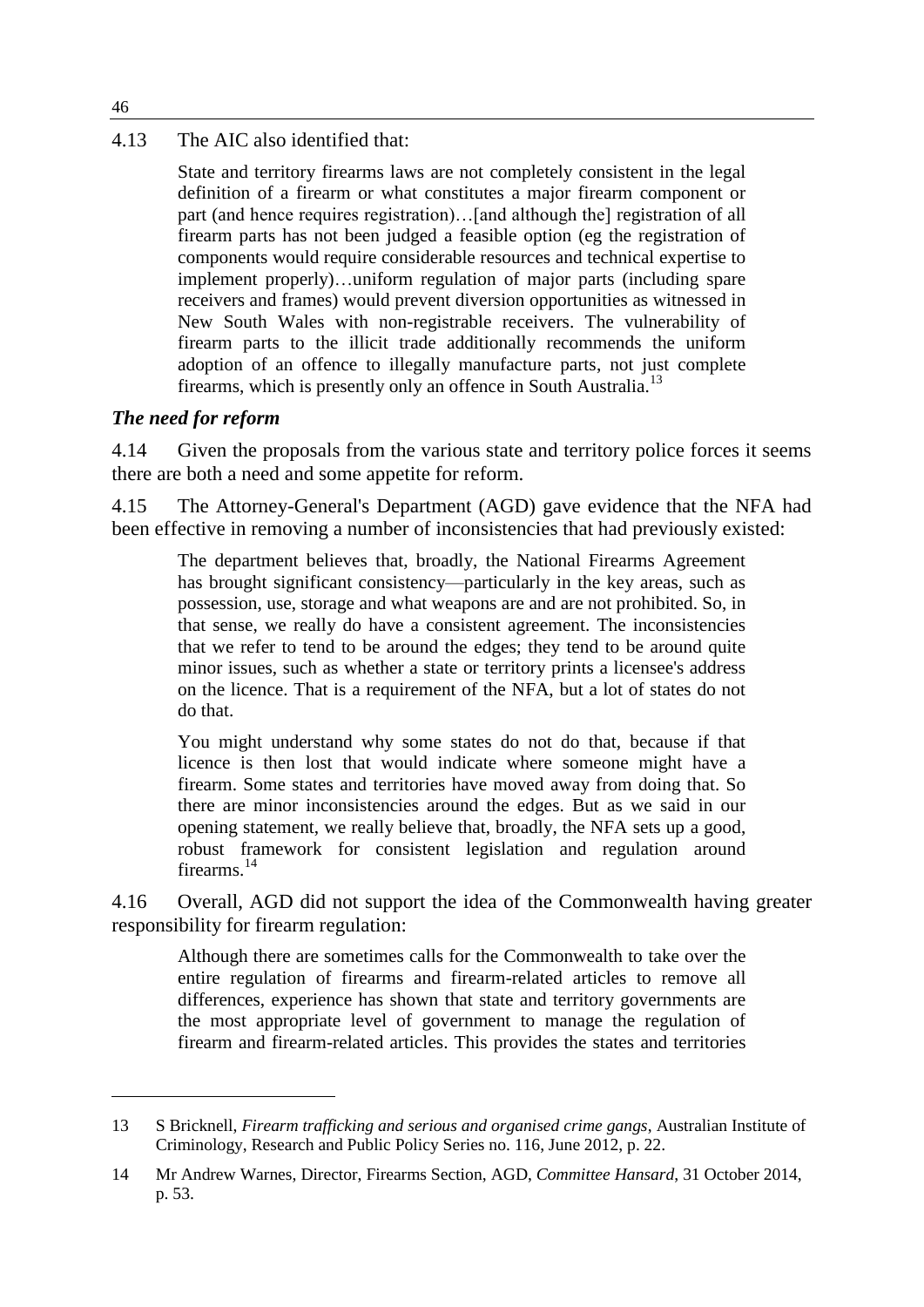with flexibility to ensure that their laws and regulations are most appropriate for the local circumstances.<sup>15</sup>

4.17 However, AGD did suggest some areas where national consistency could be improved, such as the accountability of deactivation standards and agreed firearm descriptors.<sup>16</sup> AGD also recommended that the technical elements of the NFA be updated, which would include:

- regulation of magazines, firearm parts and accessories;
- principles for dealing with interstate transactions, particularly dealers operating in more than one state or territory;
- the classification of new technology with regards to:
	- ballistic performance
	- rate of fire
	- appearance
- more explicit guidance on the NFA's genuine reasons for owning, possessing or using a firearm; and
- technological changes with respect to the issuing of licences and permits to acquire. $17$

4.18 The LIV suggested three possible avenues for reform: the adoption of a uniform firearms code, the National Electricity Law model (a lead jurisdiction may enact a statute which is then adopted as law by the implementing Acts of other jurisdictions) or to simply update the technical elements of the NFA.<sup>18</sup> The AFP noted that since the NFA was established in 1996 'there have been quite significant advancements in firearms technologies'.<sup>19</sup>

4.19 Submitters also discussed the influence of the Firearms and Weapons Policy Working Group (FWPWG) in helping to identify gaps in firearm legislation and make recommendations. The AFP noted that the measures in the Crimes Legislation Amendment (Psychoactive Substances and Other Measures) Bill 2014 relating to the extension of existing cross-border disposal or acquisition firearms offences were a result of a gap identified by the  $FWPWG.<sup>20</sup>$ 

4.20 The AFP referred to the ongoing measures of the FWPWG in its submission:

<sup>15</sup> AGD, *Submission 42*, p. 5.

<sup>16</sup> AGD, *Submission 42*, p. 5.

<sup>17</sup> AGD, *Submission 42*, p. 5.

<sup>18</sup> Mr Albert Yu, Co-chair, Young Lawyers Section, Law Reform Committee, LIV, *Committee Hansard*, 14 October 2014, pp 10–11.

<sup>19</sup> Assistant Commissioner Julian Slater, National Manager, Forensics, Australian Federal Police (AFP), *Committee Hansard*, 31 October 2014, p. 71.

<sup>20</sup> Assistant Commissioner Slater, AFP, *Committee Hansard*, 31 October 2014, p. 57.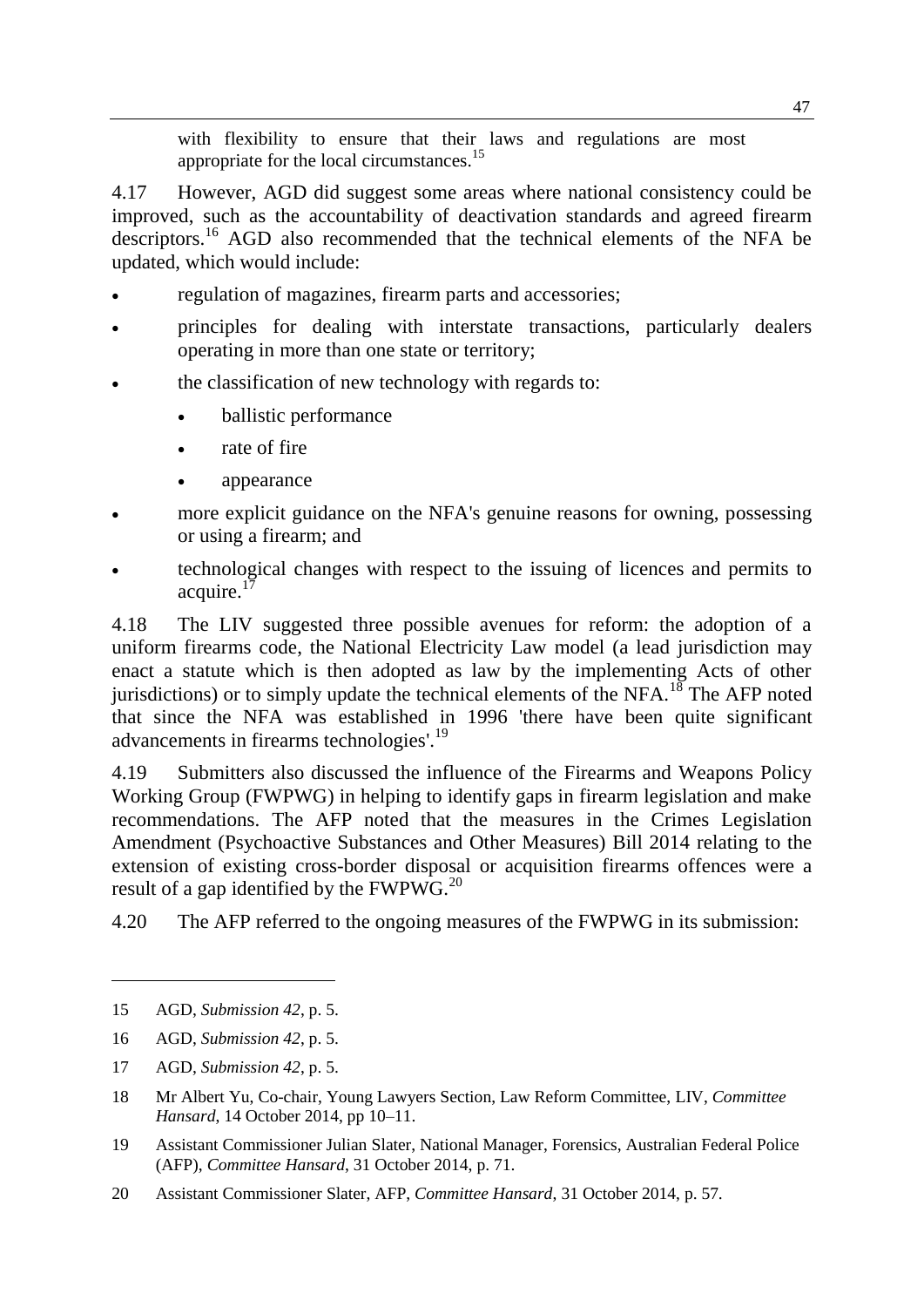- ensuring the AFP Firearm Deactivation Standard is adopted across all jurisdictions:
- developing a national minimum standard of recorded information for destroyed firearms;
- considering the benefits and costs of categorising firearm dealers;
- considering the introduction of aggravated offence provisions for certain firearm offences; and
- considering the benefits and costs of requiring dealers to record sales of ammunition $^{21}$

#### **Registration of firearm parts, accessories, ammunition and imitations**

#### *Firearm parts and accessories*

4.21 As discussed above, even after the introduction of the various intergovernmental agreements, inconsistencies remain in state and territory firearm laws, in some instances leading to loopholes in the legislation.<sup>22</sup> One of these areas is the registration of firearm parts.

4.22 In its submission, the AIC referred to a situation where handguns were able to be diverted to the illicit market part by part due to inconsistencies regarding registration:

Prior to the implementation of the *Firearms Amendment (Trafficking) Act 2001 No 24* (NSW), a technical error in the definition of a handgun in New South Wales legislation enabled the diversion of many handguns to the illicit market (Project stakeholder personal communication 24 September 2010). The *Firearms Act 1996* (NSW) as originally enacted, required firearm barrels, but not frames or receivers, to be registered under Part 3 (Registration of Firearms) of the Act. The exemption of frames and receivers meant handguns without barrels could be sold without having to observe regulations on firearm disposal and frames/receivers could be purchased without need to register them. This opened up opportunities to convert or build up new handguns using non-registrable parts purchased in New South Wales with parts purchased elsewhere (Project stakeholder personal communication 24 September 2010). Among the amendments prescribed in the *Firearms Amendment (Trafficking) Act 2001 No 24*  (NSW) was the stipulation that registration now 'applies to every firearm frame and firearm receiver in the same way as it applies to a firearm'  $(s 93(1))$ .<sup>23</sup>

4.23 While the registration of firearm parts was not required under the NFA, scenarios such as the one discussed above demonstrate the need for careful monitoring

<sup>21</sup> AFP, *Submission 182*, pp 3-4.

<sup>22</sup> S Bricknell, *Firearm trafficking and serious and organised crime gangs*, Australian Institute of Criminology, Research and Public Policy Series no. 116, June 2012, pp 21–22.

<sup>23</sup> AIC, *Submission 76*, p. 18.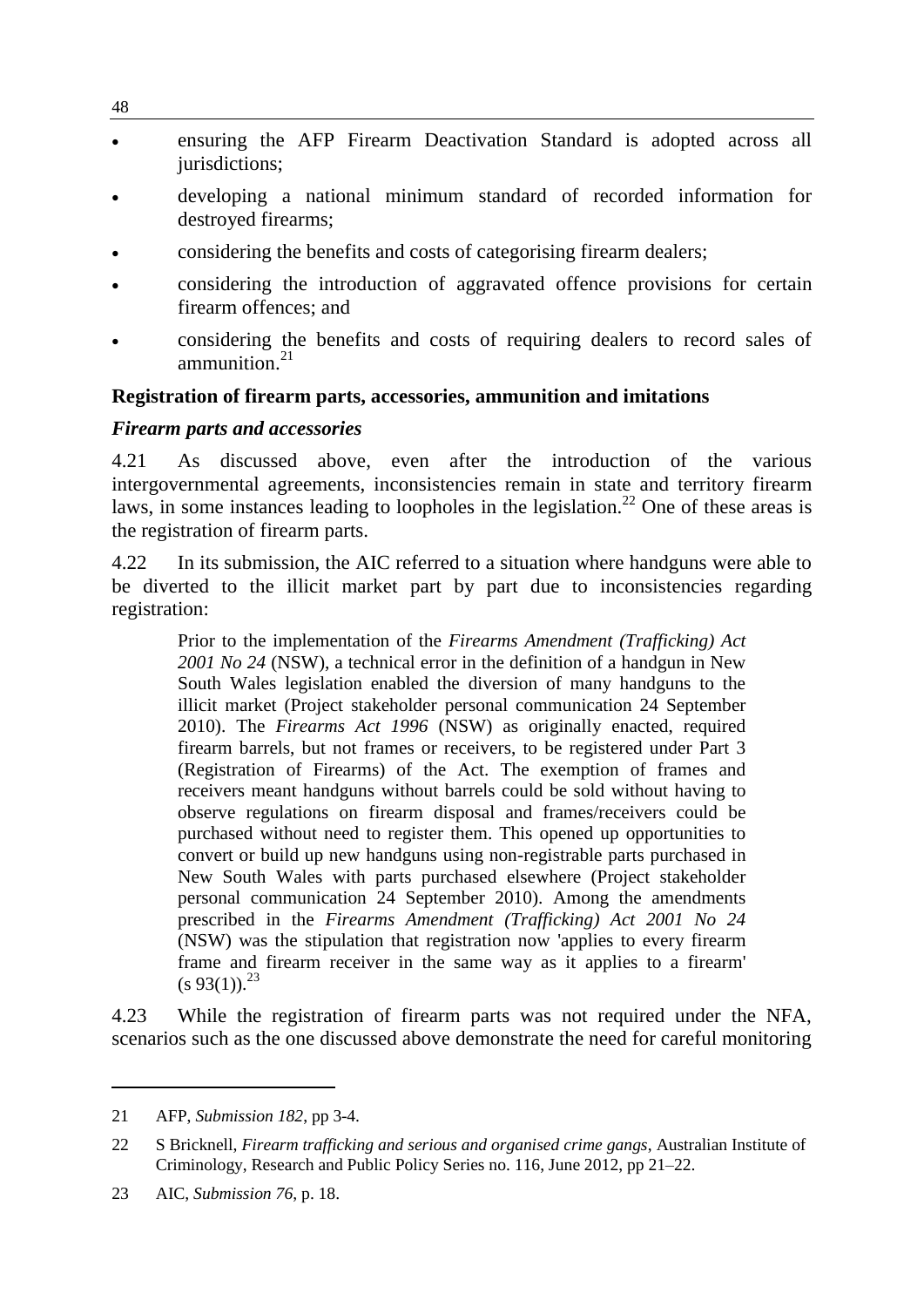of at least all major firearm parts (for example frames and receivers). The AIC opined that registration of firearm parts in all jurisdictions 'would enable police to more easily trace ownership history and the movement of firearms constructed illegally from firearm parts'.<sup>24</sup>

4.24 Currently Queensland, South Australia, Northern Territory, New South Wales and Victoria have introduced registration requirements for some firearm parts, though this varies across the different jurisdictions.<sup>25</sup>

#### *Ammunition*

4.25 Some submitters, such as the NSW Police Force, also raised the idea of registering the purchase and sale of ammunition. Currently, New South Wales is the only state to introduce legislation that places restrictions on the sale and purchase of ammunition.<sup>26</sup> The NSW Police Force provided evidence regarding the success of these reforms:

I spoke to an inspector from the homicide squad this morning and one of the things he is seeing in a current investigation is that criminals have firearms but they are lacking ammunition. We think that is a good thing, obviously. One of the problems is that when you look at restricting ammunition for handguns and not for long arms, some of the ammunition is compatible. We say the restriction on the sale of ammunition is a good thing. It is not without some problems in terms of the administration of it for the dealer, but it has the effect sometimes, even in terms of counterterrorist operations, that whilst you may not pick up the sale of ammunition at point of sale, certainly there is an ability to trace that sale back if people are providing details to the dealer. Of course that does not take into consideration people who reload their own ammunition, which is a completely separate issue.<sup>27</sup>

#### *Imitation firearms*

 $\overline{a}$ 

4.26 A number of submitters and witnesses discussed the use of imitation weapons as an important issue and highlighted the inconsistent treatment of these across the states and territories.

4.27 The NSW Firearms Dealers Association Inc. identified imitation weapons as a 'massive issue' for that state. $^{28}$ 

<sup>24</sup> S Bricknell, *Firearm trafficking and serious and organised crime gangs*, Australian Institute of Criminology, Research and Public Policy Series no. 116, June 2012, p. 21.

<sup>25</sup> S Bricknell, *Firearm trafficking and serious and organised crime gangs*, Australian Institute of Criminology, Research and Public Policy Series no. 116, June 2012, p. 21.

<sup>26</sup> See the *Firearms Amendment (Ammunition Control) Act 2012*.

<sup>27</sup> Detective Chief Superintendent Ken Finch, Director of the Organised Crime Directorate, NSW Police, *Committee Hansard*, 13 October 2014, p. 51.

<sup>28</sup> Mr Britton, NSW Firearms Dealers Association Inc., *Committee Hansard*, 13 October 2014, p. 29.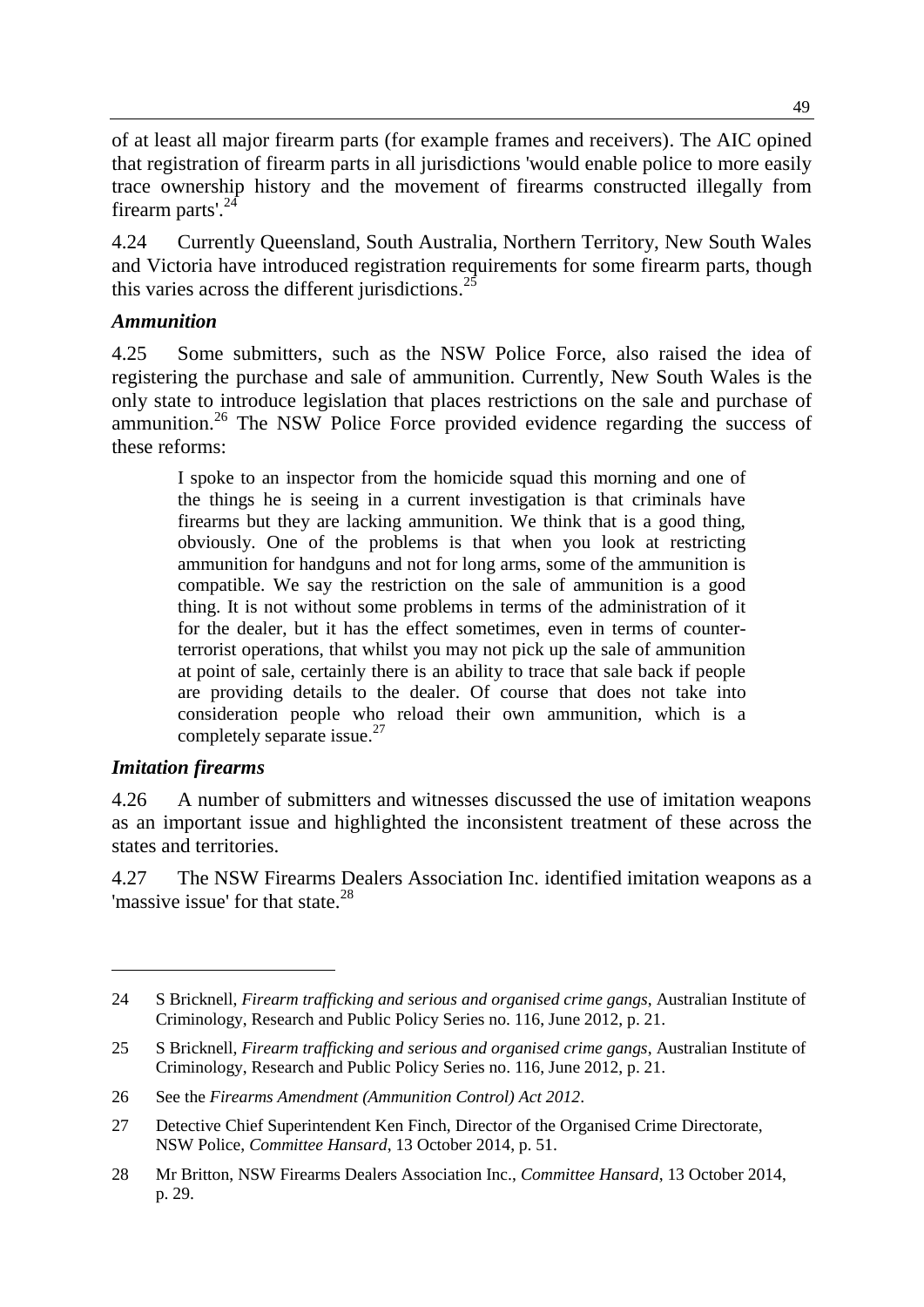4.28 Victoria Police raised inconsistencies in the treatment of imitation firearms, stating that 'Victoria is the only state that classifies imitation firearms as a prohibited weapon'<sup>29</sup>

4.29 The AFP suggested that imitation firearms are also prohibited in the ACT and explained the need for imitation firearms to be subject to regulation:

…they are very good quality, they are readily mistaken for normal firearms. There are some that function in a way that there are concerns that they could actually be converted to functioning firearms.<sup>30</sup>

#### **Safe storage**

4.30 The safe storage of firearms was a matter of concern to numerous submitters. Generally, submitters were supportive of safe storage requirements. Mr Bill Paterson, Chairman of Field and Game Australia, commented that the principal reason for introducing storage requirements was safety:

Prior to the storage requirements, guns were readily accessible. When I was a boy, my father kept his shotgun in a cardboard box on a shelf in our unlocked garage next to a kerosene tin which held the cartridges. It is difficult to believe now, but that was the common situation. Now guns must be stored so that they cannot be freely accessed by unlicensed persons. By all the evidence available, not only has safe storage been achieved but also secure storage.<sup>31</sup>

#### *Need for nationally consistent storage requirements*

4.31 Currently, each state and territory has its own requirements for firearm storage. The LIV referred to some of these in its submission:

For example, in Victoria different storage requirements apply to different categories of firearms. For instance, category A and B long-arms must be stored in a receptacle which is constructed of hardwood and steel. On the other hand, category C and D long-arms and general category handguns must be stored in a steel safe. In Western Australia, on the other hand, the storage requirements do not differ between the categories of firearms—that is, all firearms in Western Australia must be stored in a cabinet or container constructed of steel.<sup>32</sup>

4.32 A number of submitters discussed whether a nationally consistent approach should be taken. The National Farmers' Federation, while generally supportive of the

<sup>29</sup> Victoria Police, *Submission 389*, p. 5.

<sup>30</sup> Assistant Commissioner Slater, AFP, *Committee Hansard*, 31 October 2014, pp 74–75.

<sup>31</sup> Mr William Paterson, Chairman, Field and Game Australia, *Committee Hansard*, 13 October 2014, p. 45.

<sup>32</sup> Mr Yu, LIV, *Committee Hansard*, 14 October 2014, p. 10.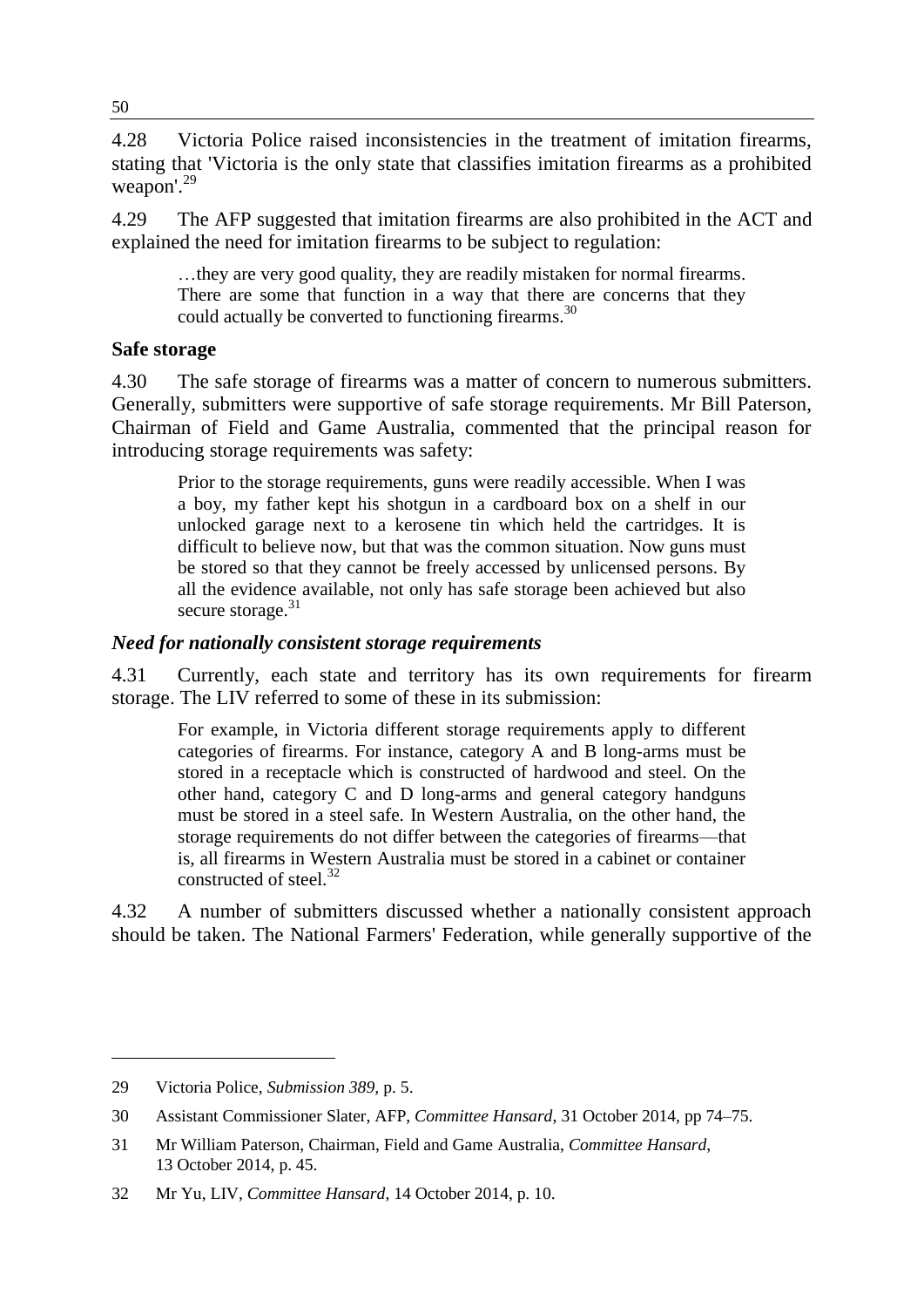idea of national consistency, submitted that it was important to understand why the inconsistencies existed.<sup>33</sup>

4.33 The Tasmanian Farmers & Graziers Association argued that the current inconsistencies lead to unsafe practices:

We have a ridiculous situation currently where a captive bolt in Victoria and New South Wales is completely legal but in Tasmania it is deemed to be a pistol which is a category E and those found in possession of a captive bolt without the appropriate licence would be charged with a firearm offence. The other issue in relation to storage and simplification of that is again speaking purely from a Tasmanian perspective—that we find here in Tasmania gun safes being put on sale which do not meet the approved requirements of the legislation. Yet the local police force and other authorities allow these sales to take place. Unfortunately, those who are not completely familiar with the legislation purchase what are advertised as gun safes, put them in their homes and put their guns in them, only to have an inspection take place at some future point and be told they are in breach of the firearms regulations and in some cases potentially being charged. There needs to be a national consistency in only allowing approved gun safes, those which meet the legislative requirements, to be on sale. Anything else should be withdrawn from sale immediately.<sup>34</sup>

4.34 NSW Police told the committee that in NSW:

 $\overline{a}$ 

…you are able to store firearms in receptacles of a wooden material. It just does not seem to me to make any sense to be able to do that. So I think that, yes, whether it be nationally consistent standards, or legislation that is mirrored in every state, in terms of safe storage, the state borders have something to do with it. $35$ 

4.35 NSW Police argued that as a public safety matter, all areas should be concerned with safe storage:

…whether it be nationally consistent standards, or legislation that is mirrored in every state, in terms of safe storage, the state borders have something to do with it. It is a parochial issue in some areas. In some areas of Australia, of course, the attitude to gun ownership and security of guns is different from the attitude of people in metropolitan Sydney, for example. I understand, having lived and worked in rural areas in New South Wales, the reasons for that. That does not mean, however, that the storage requirements should be any less in those areas because, at times, you will see hobby farmers who have safe storage areas in sheds away from the main dwelling. They may not be resident on the premises for weeks or months,

<sup>33</sup> Ms Sarah McKinnon, Manager, Workplace Relations and Legal Affairs, National Farmers' Federation (NFF), *Committee Hansard*, 13 October 2014, p. 20.

<sup>34</sup> Mr Peter Skillern, Policy Manager, Tasmanian Farmers and Graziers Association, *Committee Hansard*, 13 October 2014, p. 20.

<sup>35</sup> Detective Chief Superintendent Finch, NSW Police, *Committee Hansard*, 13 October 2014, p. 48.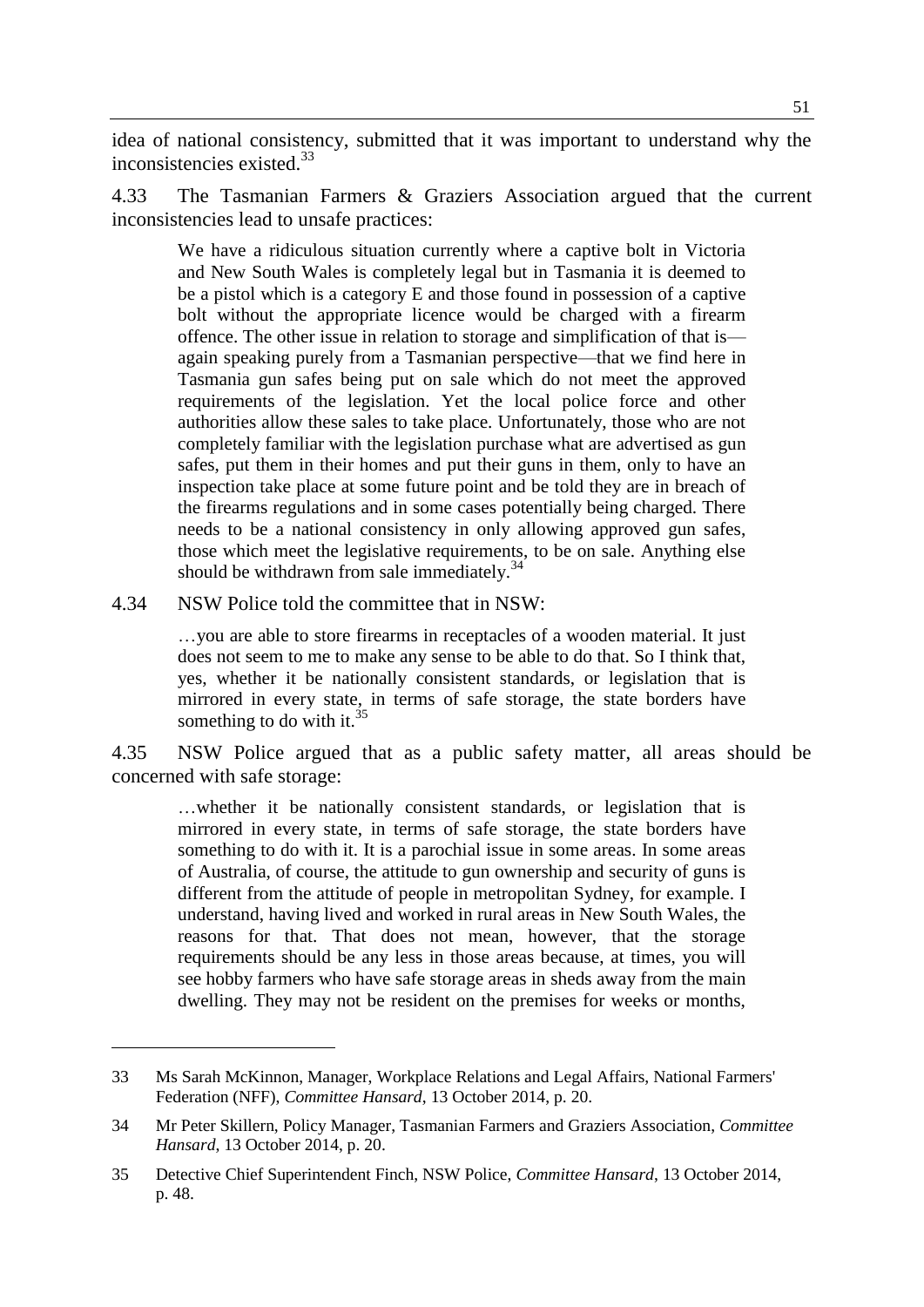and they will then return and find that their firearms have been stolen. We would receive a report, but it might be weeks or months later. That is a problem. The location of the safe storage area away from main dwelling houses is a problem. Often they are in storage sheds stored with angle grinders and other implements that can open the storage areas. We see that regularly.<sup>36</sup>

#### *Compliance with storage requirements*

4.36 Organisations based in regional and rural areas expressed concern over the possibility of stricter requirements being imposed on firearm owners. For example, the Tasmanian Farmers & Graziers Association noted:

…there has been talk about electronic alarms. Again, I can only comment on the Tasmanian context but, within that context—irrespective of whether they are alarms for gun safes, private property or other types of property in a Tasmanian regional sense—it is quite demonstrable that they have not worked. We have numerous instances where police have not arrived for upwards of an hour or an hour and a half by which time the perpetrators have long gone. Even in some of the larger regional towns, due to budgetary constraints and the obvious reduction in police on the beat and particularly over the evening periods and the weekends, sometimes there has not been a response full stop. That is indicative of being a small state and of the current budgetary constraints that the state government finds itself under. So such a solution would really not produce the outcomes that some people are looking for.<sup>37</sup>

4.37 The NFF argued that the current requirements were onerous enough and the focus should be on encouraging compliance:

I do not have the current cost of gun safes and farm registration, but what I do know is that it is quite difficult to access firearms because of the robust regulatory framework that is already in place. Not only do you have to go through that registration process; there is also then the requirement to procure safes and to make sure that the ammunition and firearms are in separately lockable containers and are secured. So there are set-up costs with access to firearms and then ongoing maintenance, which is well regulated and checked frequently by the authorities. For any farm business, that is a cost. Most farm businesses in Australia are small businesses. Many of them operate in a low cash flow environment. Particularly when things are tighter, any additional cost has an impact on the ability of the farm business to keep going. So any additional cost is a serious concern to us and our members, and that is why we are always interested in alternative solutions.<sup>38</sup>

<sup>36</sup> Detective Chief Superintendent Finch, NSW Police, *Committee Hansard*, 13 October 2014, p. 48.

<sup>37</sup> Mr Skillern, Tasmanian Farmers and Graziers Association, *Committee Hansard*, 13 October 2014, p. 17.

<sup>38</sup> Ms McKinnon, NFF, *Committee Hansard*, 13 October 2014, p. 13.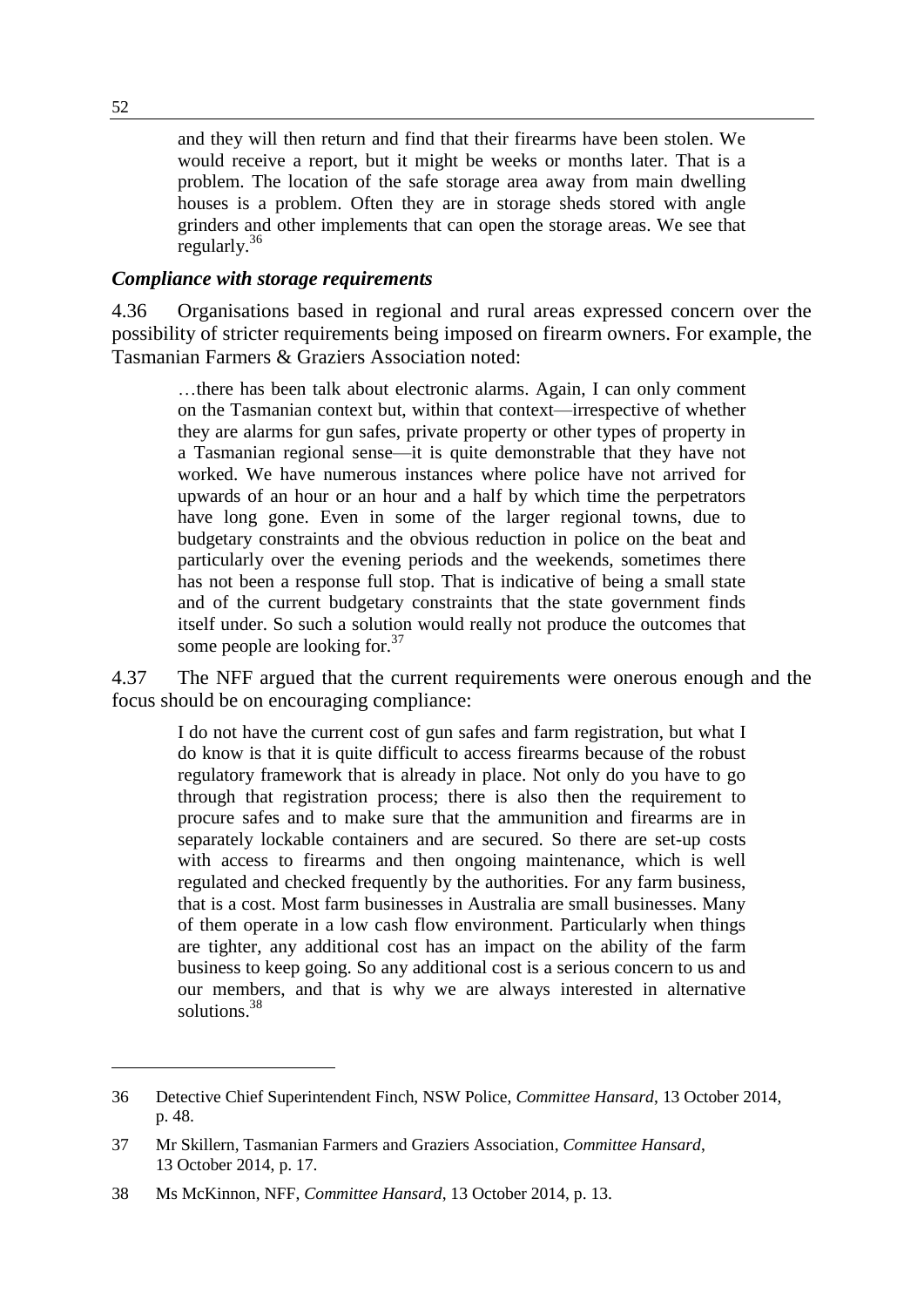4.38 As noted in paragraph 2.27, firearms on farms are often stored away from the main dwelling, in sheds for example, or on properties which are not occupied by the owners full time. NSW Police argued that the storage of firearms in this way, and often together with tools such as angle grinders that can be used to breach a gun safe, increases the opportunity for them to be stolen.<sup>39</sup>

4.39 Beretta Australia indicated that compliance should be enforced and argued that those firearm owners who did not comply with safe storage requirements should be prosecuted:

We are not saying that we are above the law; we are not saying we are any different from anybody else. As Luca said, we break the law every day and in saying 'we', I do not necessarily mean the people in this room—by speeding or whatever, and we expect to be punished for it. As firearms owners, why would we not expect to be punished if we broke the law? The fact is: do not reinvent the wheel. If you are worried about firearms theft, enforce the law that is already there. Get some people out there and inspect people's homes, inspect their storage facilities and ensure they are complying with what the police are suggesting is the minimum requirement.<sup>40</sup>

4.40 The AIC agreed that 'a critical factor in the prevention of firearm theft is owner compliance with prescribed firearm storage standards'.<sup>41</sup> As part of its National Firearm Theft Monitoring Program (NFTMP) it looked at issues of storage compliance:

Storage compliance was determined by the data providers. We had a data variable for them to indicate whether the police at the time determined whether they were storage compliant. That again was a range of things. They could have stored their firearm in a cupboard. There were a lot of instances of storing their firearms in cupboards, and what have you ostensibly locked but in cupboards. Again, they were considered nonstorage compliant if the key was within easy access and if the key could be easily found. In some instances—very rare instances—the firearms were left under the beds, in wall cavities and those sorts of things. So that is when there was non-storage compliance. We did find a real issue with vehicles, in particular. I think there might be some confusion, or what have you, about how firearms should be secured when they are being transported in vehicles. We found particularly poor storage compliance when firearms are being transported in vehicles.<sup>42</sup>

<sup>39</sup> Detective Chief Superintendent Finch, NSW Police, *Committee Hansard*, 13 October 2014, p. 48.

<sup>40</sup> Ms McKinnon, NFF, *Committee Hansard*, 13 October 2014, p. 42.

<sup>41</sup> AIC, *Submission 76*, p. 11.

<sup>42</sup> Dr Samantha Bricknell, Research Manager (Violence and Exploitation), AIC, *Committee Hansard*, 31 October 2014, p. 47.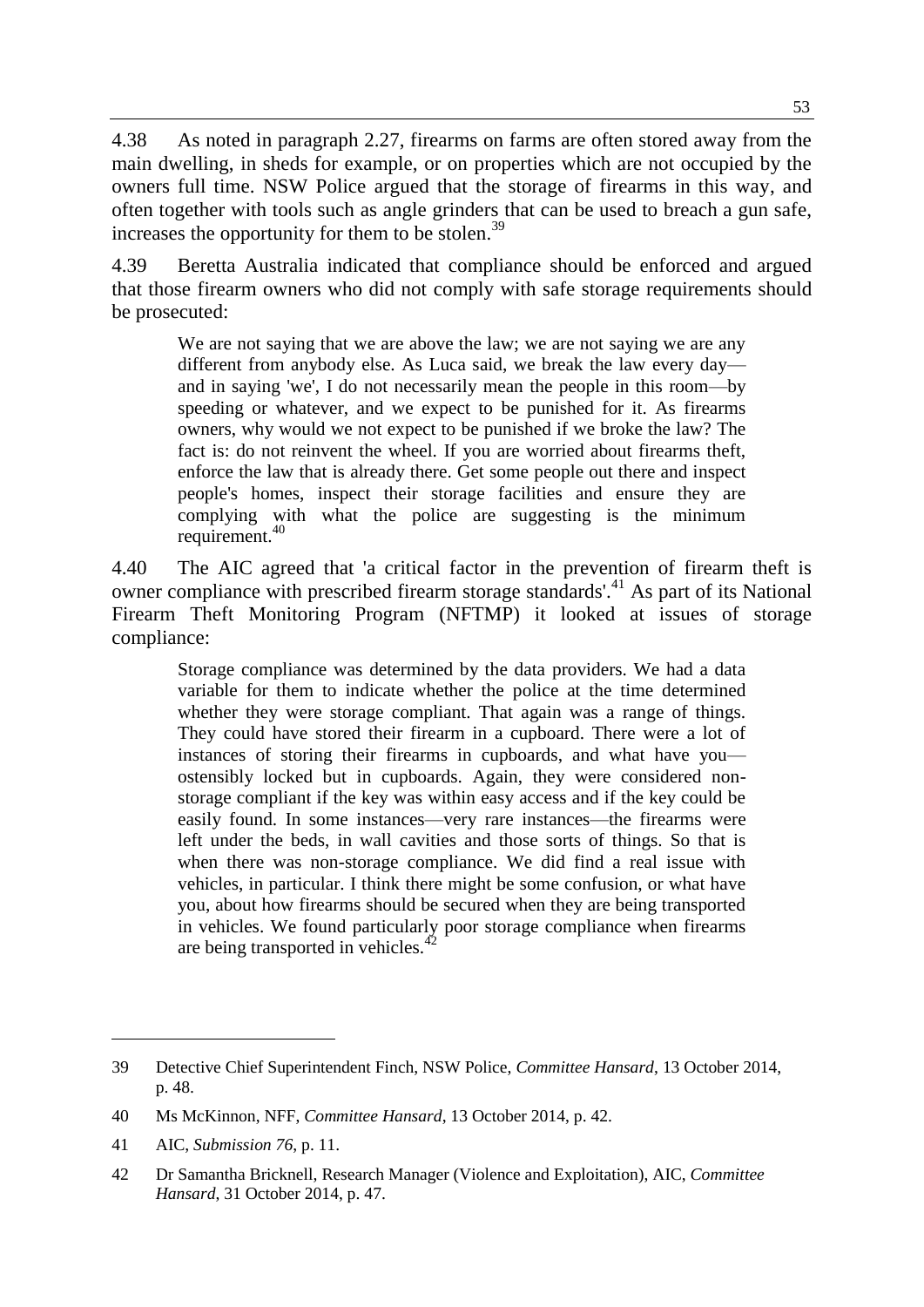#### **Deactivation of firearms**

4.41 Another area that is subject to inconsistencies between jurisdictions is deactivation. In its submission, the AIC explained:

A deactivated (or inoperable) firearm is one which has been rendered incapable of discharging shot, bullets or other projectiles by means of an explosive charge or compressed gas and cannot be returned to its original firing condition (without modifying the appearance of the firearm) (see Customs (Prohibited Imports) Regulations 1956 – Reg 4F). 43

4.42 As a result of inconsistencies between jurisdictions regarding the legislative definition of a firearm, some states do not require deactivated firearms to be registered. In NSW, ACT, Victoria, Tasmania and the Northern Territory the legislative definition of firearm is broad enough to include deactivated or inoperable firearms. <sup>44</sup> Deactivated firearms are considered to remain 'accountable' which means 'that a firearms registration status is not invalidated if it is deactivated and record of the firearm is retained with the relevant firearm register'.<sup>45</sup>

4.43 However, some states have failed to update their legislation:

Deactivated firearms, however, do not fall within the legislative definition of a firearm in South Australia and Western Australia. Deactivated Category H firearms in Queensland are still considered a firearm but not deactivated long-arms. A firearm in these two former states, and a long-arm in Queensland, loses its accountability status on being certified as deactivated 46

4.44 Once no longer accountable, deactivated firearms no longer form part of the legal firearm market and may in some circumstances end up being diverted to the illicit market. The AIC identified two ways in which this can occur: through the transfer of the serial number from deactivated firearm to another, operable firearm, with the purpose of concealing the identity of the latter firearm; and through the reactivation of (deliberately) poorly deactivated firearms.<sup>47</sup> The latter method was found to have been applied to a number of handguns entering the illicit market in Queensland:

A deactivation loophole in Queensland legislation inadvertently led to the deactivation of reportedly thousands of handguns by Queensland-based dealers, and based on firearm seizure data, the transfer of some of these handguns into the national illicit pool (Project stakeholder personal communication, 24 September 2010). Prior to amendments to the *Weapons Act 1990* (Qld) and Weapons Regulation 1996 (Qld), a handgun if rendered inoperable lost any requirement to remain registered in Queensland.

<sup>43</sup> AIC, *Submission 76*, p. 17.

<sup>44</sup> AIC, *Submission 76*, p. 17.

<sup>45</sup> AIC, *Submission 76*, p. 17.

<sup>46</sup> AIC, *Submission 76*, p. 17.

<sup>47</sup> AIC, *Submission 76*, p. 17.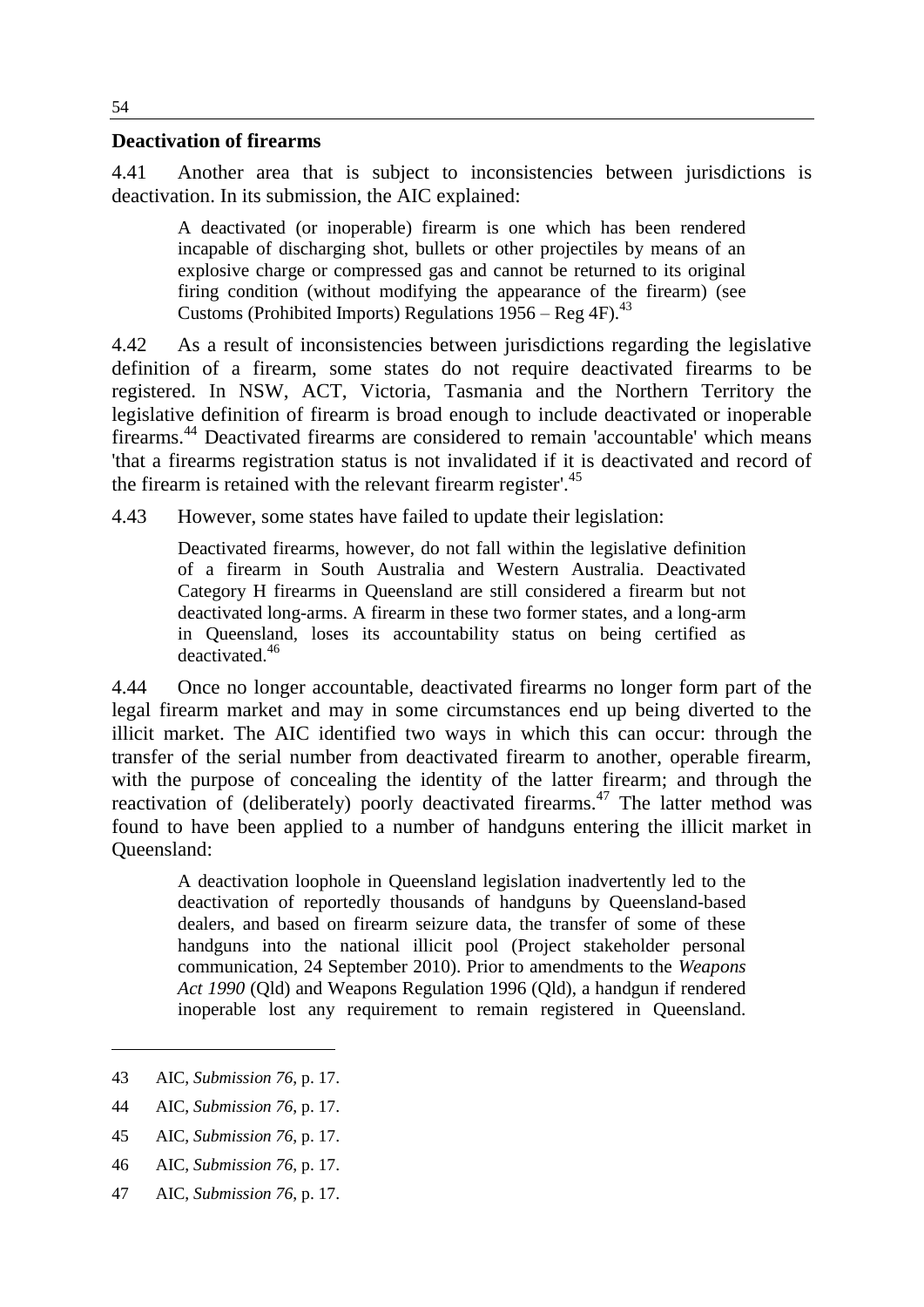Compounding this vulnerability was the lack of inspection of the firearm once the deactivation process had taken place and many thousands of poorly deactivated handguns were reactivated by firearm enthusiasts and criminals, and made their way into the illicit market (Project stakeholder personal communication, 24 September 2010).<sup>48</sup>

4.45 The ACC estimates that 7,500 handguns entered the black market via this method.<sup>49</sup> While Queensland has amended its legislation to make it an offence 'to reverse the inoperability of a firearm that has been proscribed under the Act to be rendered inoperable', it still does not class deactivated long-arms as firearms.<sup>50</sup>

4.46 The ACC gave evidence that while there are still jurisdictions where such loopholes exist, those jurisdictions are currently in the process of closing these off and 'in the next 12 months to two years, there will be no jurisdiction in Australia where these previous loopholes could exist'.<sup>51</sup> The ACC also emphasised that due to the long life of firearms 'historical diversion methods are still major players in how illicit firearms came into the market, and we should never disregard that'. $52$ 

#### *Standard of deactivation*

4.47 Another issue raised during the inquiry was the method used to deactivate a firearm. It is now the case that 'state and territory firearm laws…stipulate deactivation standards that generally align with each other and those prescribed in the Australian Federal Police Firearm Deactivation Standards'.<sup>53</sup> The AFP noted, however, that this is merely a standard as opposed to a requirement:

We all operate under it, but it is not a specific requirement in terms of 'you all cut a receiver in a particular way' or what have you; it is just the standard to which the firearm must be deactivated. What we are pursuing at the moment is the adoption of a national standard so that all jurisdictions actually deactivate the same way. The AFP standard is being used as a model because it expresses very specifically how that would occur. That is being pursued through the firearms and weapons policy working group.<sup>54</sup>

#### **Security of data in relation to firearm owners**

4.48 Data from the AIC's National Firearm Theft Monitoring Program (NFTMP) showed that over the five years between 1 July 2004 and 30 June 2009, around three-quarters of firearm thefts were from private residential premises, with a mix of

<sup>48</sup> AIC, *Submission 76*, p. 17.

<sup>49</sup> Mr Paul Jevtovic, National Manager, Strategic Intelligence and Strategy, Australian Crime Commission (ACC), *Committee Hansard*, 31 October 2014, pp 34–35.

<sup>50</sup> AIC, *Submission 76*, p. 17.

<sup>51</sup> Mr Jevtovic, ACC, *Committee Hansard*, 31 October 2014, p. 36.

<sup>52</sup> Mr Jevtovic, ACC, *Committee Hansard*, 31 October 2014, p. 37.

<sup>53</sup> S Bricknell, *Firearm trafficking and serious and organised crime gangs*, AIC, Research and Public Policy Series no. 116, June 2012, p. 20.

<sup>54</sup> Assistant Commissioner Slater, AFP, *Committee Hansard*, 31 October 2014, p. 71.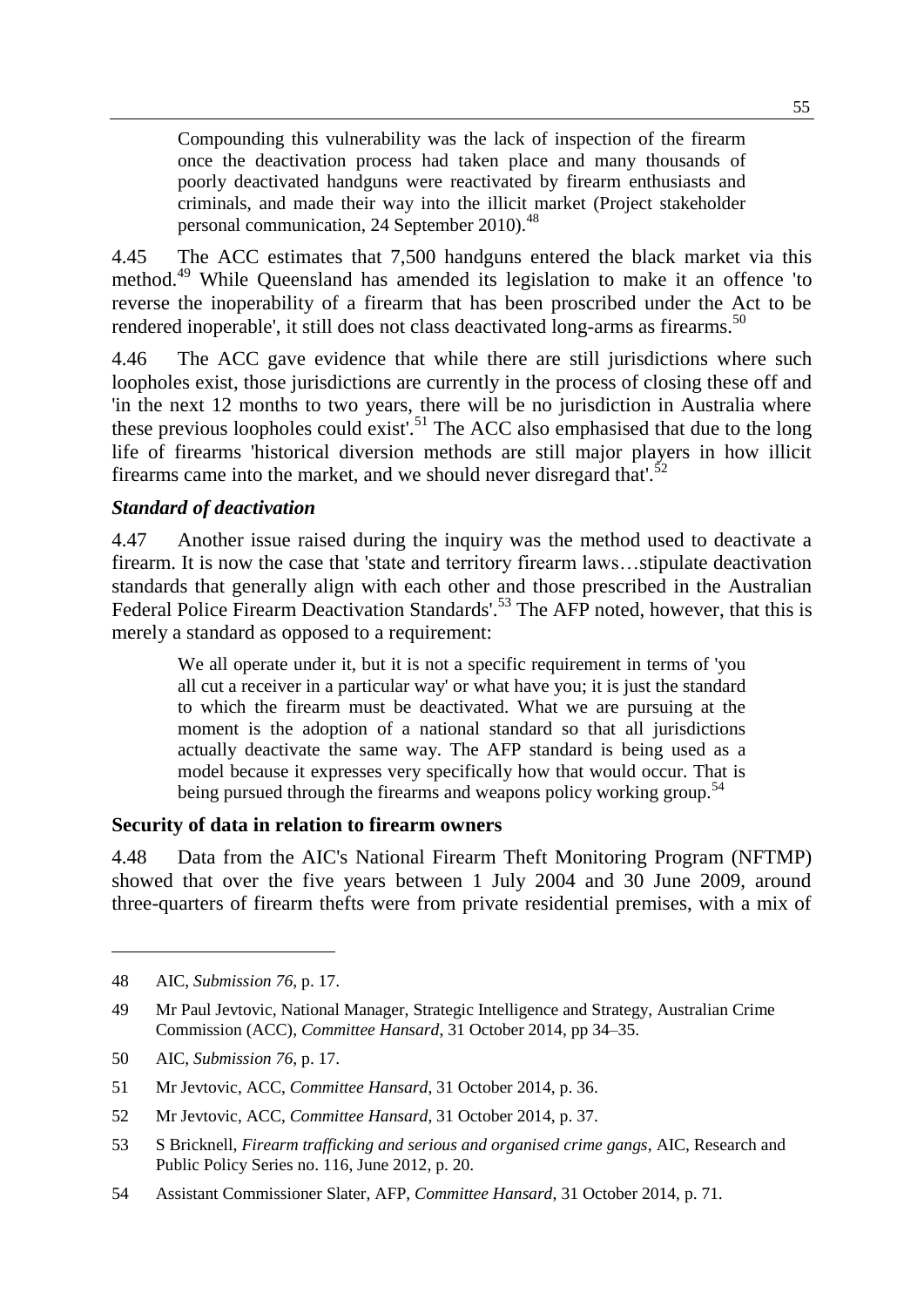targeted and opportunistic incidents recorded.<sup>55</sup> Given the high incidence of thefts from private residential premises, the scarcity of data about firearms was raised as a concern during the course of the inquiry. In particular, submitters and witnesses discussed the accessibility and unlawful use of firearm registries.

#### *Firearm registries*

4.49 The Tasmanian Farmers & Graziers Association questioned the security of the various state and territory firearm registries:

Anecdotally, there is significant evidence to suggest that many of the firearm thefts in Tasmania are targeted—that is, they are targeted for the firearms, because often nothing else is taken. So you have to ask how this intelligence is being gathered by criminals in the first place. It is not difficult to see, when individuals are dealing with their firearms—whether it be submitting a form and requesting a new firearm or even when their firearm licence falls due or when they purchase ammunition—they sign registers which other members of the public have access to. These registers have their names and their addresses. The full details are on there for any subsequent person who signs that register, if they are awake, to take note of who the individual is, where they live and often, depending on what sort of register they are signing, what type of firearms they have. We could simply put a stop to many of these thefts by tightening up the security around these sorts of issues.  $56$ 

4.50 The Shooters Union NSW alleged that the NSW firearms database has been accessed unlawfully at times.<sup>57</sup> Detective Chief Superintendent Finch, from the NSW Police, rejected this assertion:

That area has been traversed many times. In fact, the Firearms Registry has conducted a number of investigations in relation to that. There is simply no evidence that there has been any breach of security or improper release of information in terms of their records and, certainly, I am unaware of any evidence to suggest that operational police have done similar. In fact, regarding the article that commenced that, I spoke to the journalist who wrote it. It was an adlibbed story and his editor seemed to think it was a good idea to run with it—and that was the information I had at the time.<sup>58</sup>

4.51 The NSW Police gave evidence that while targeted theft was more common in rural communities it was not necessarily linked to organised crime:

Our analysis and our practice has shown recently, particularly, that, when thefts occur, very often the thefts are undertaken by people from within the

<sup>55</sup> AIC, *Submission 76*, p. 10.

<sup>56</sup> Mr Skillern, Tasmanian Farmers and Graziers Association, *Committee Hansard*, 13 October 2014, p. 19.

<sup>57</sup> Mr Peter Whelan, President and Treasurer, Shooters Union NSW Inc, *Committee Hansard*, 13 October 2014, p. 32.

<sup>58</sup> Detective Chief Superintendent Finch, NSW Police, *Committee Hansard*, 13 October 2014, p. 40.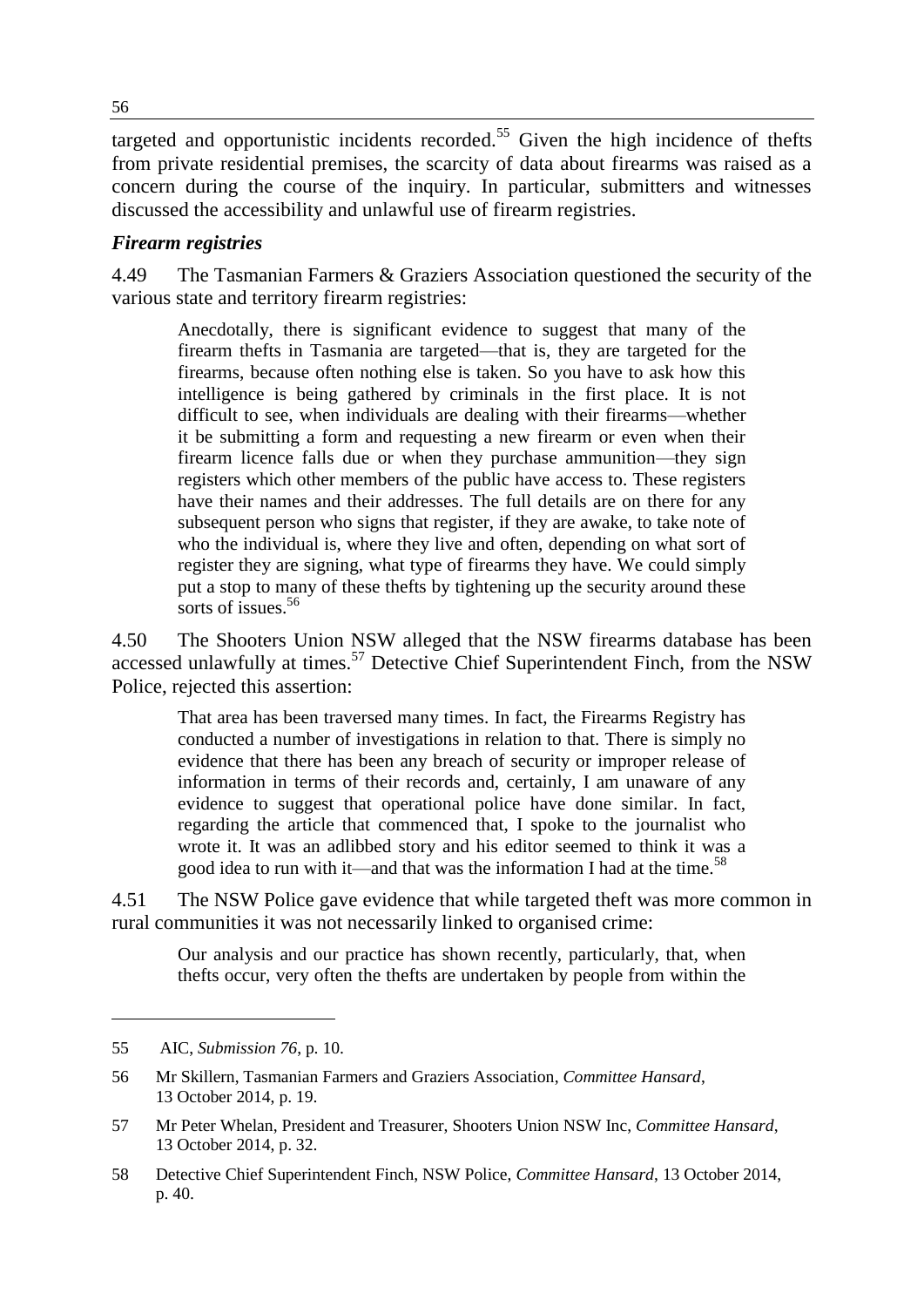same communities. We certainly look at and analyse whether there is any more sinister intent—that is, whether groups such as outlaw motor cycles groups have been involved in the thefts or whether they have commissioned those thefts. Again, whilst it would be naive to suggest that has never happened, at this stage there is no conclusive evidence to say that they are involved on any scale.<sup>59</sup>

#### *Shooting clubs and organisations*

 $\overline{a}$ 

4.52 Shooting clubs and organisations hold data on their members, including personal information and the types of firearms owned by a member. This data, if accessed by criminal elements, could place members at risk of firearm theft.

4.53 Shooting Australia emphasised the care taken by firearm bodies to protect their information:

Shooting Australia at our level, as I mentioned, has five member bodies. We do not have the details of the 38-odd thousand individuals. The member bodies have that information in different ways. It comes to them from state and club levels. There is a complete understanding by all involved of the need for security of that information and to guard it closely. At the national and state levels, I would suggest that those organisations do not have the details of the numbers and types of firearms but rather have simply who the members are. The details are with the state registries, as Mr Bannister mentioned, and potentially with the clubs that have performed the role of endorsing the particular members' applications et cetera.<sup>60</sup>

4.54 The Shooters Union NSW described the security it uses to protect members' personal information, but simultaneously highlighted weaknesses in its security approach by virtue of the dedicated computer being connected to the internet and membership information being emailed to the firearms registry:

**CHAIR:** Coming back to security of information, quite a few of the submissions that we received talked about the security of data relating to gun ownership, and I imagine that that is a concern that you all would have. One of the submissions referred to a significant breach in South Australia, where the data about who were members of a gun club was released publicly. This person likened it to a shopping list for criminals who wanted to go out and find where they could get some guns and where there were guns in the community. Mr Whelan, what does your club do to guarantee the security of your membership?

**Mr Whelan:** Even I do not have access to the membership list. Our secretary, a guy called Daniel Gregg, has it on a dedicated computer that is not linked or connected to anything except when he has to download that and report to the firearms registry. That is done on a spreadsheet annually to

<sup>59</sup> Detective Chief Superintendent Finch, NSW Police, *Committee Hansard*, 13 October 2014, pp 42–43.

<sup>60</sup> Mrs Catherine Fettell, President, Shooting Australia, *Committee Hansard*, 31 October 2014, p. 20.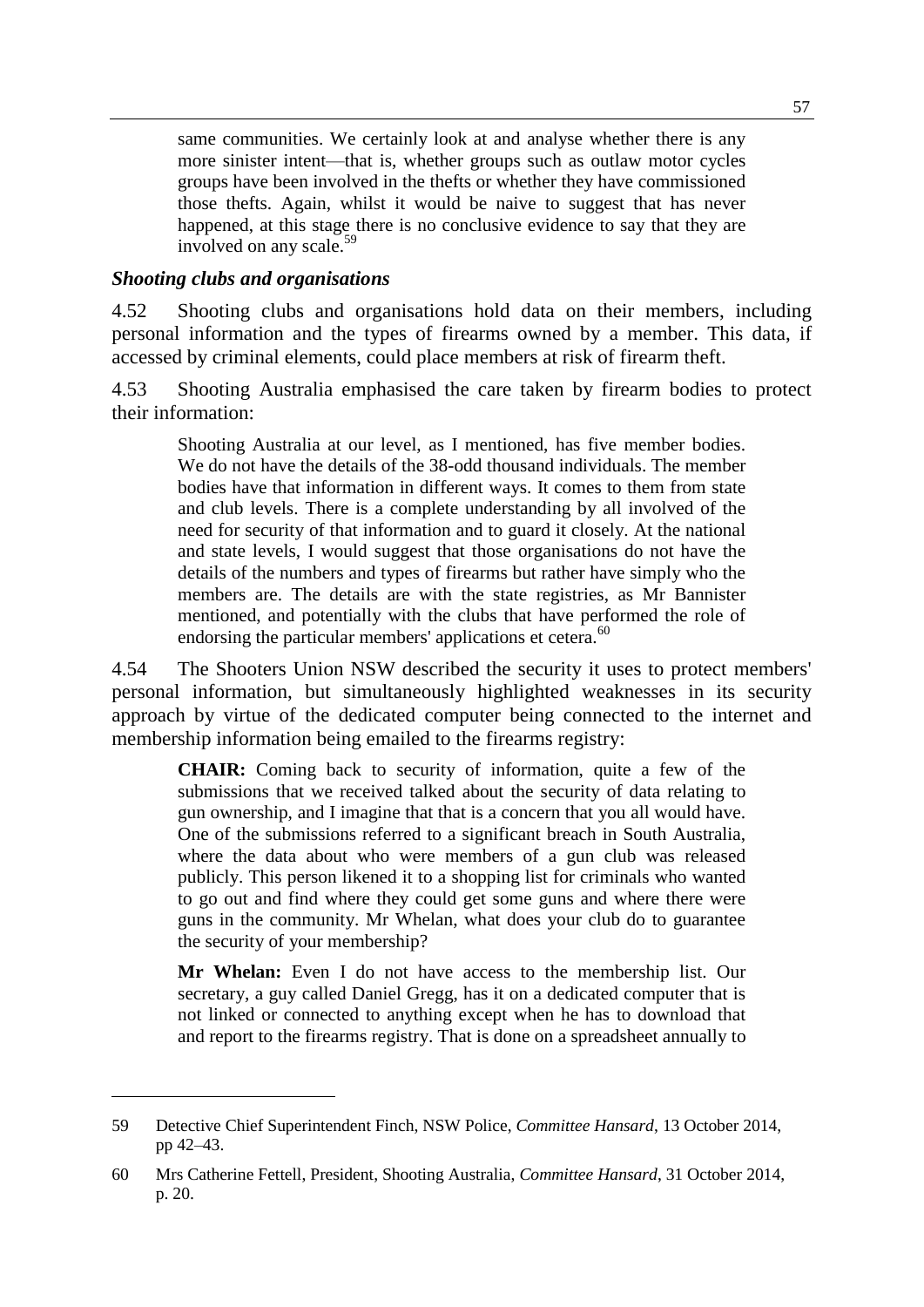review who has kept their membership valid and who has kept their required number of shoots.

**CHAIR:** So that computer is not connected to the internet at all?

Mr Whelan: No, it is only used to email data to the firearms registry.<sup>61</sup>

4.55 Mr Trevor Kenny outlined a specific example in which the South Australian Revolver and Pistol Association Inc. (an "umbrella organisation" with no individual members)<sup>62</sup> came into possession of information contained in a database of pistol shooters comprising the personal information of individuals and the types of firearms in their possession. Mr Kenny explained:

The South Australian Revolver and Pistol Association Inc. secretary…has been the custodian of the database of pistol shooters for many years. Contained in that database is, not only the personal information of the individuals, but also the types of firearms that are in their possession. S.A.R.P.A. is the parent body of most Pistol Clubs here in South Australia and purports to be the body representing the individual clubs. It argues that club members are NOT members of S.A.R.P.A and one must ask, what they are doing with this information in the first place? Obviously the individual clubs and the Firearms Branch of the South Australian Police are appropriately in possession of such delicate information.<sup>63</sup>

4.56 The Sporting Shooters' Association of Australia Inc. gave evidence that it would welcome legislation aimed at protecting the security of data:

Interestingly enough, we would actually probably enjoy some additional support in being able to protect our data. There was a case within our own organisation in Western Australia only a few short years ago where an individual took our state association to court to gain access to the membership list and won the case. We resisted it; we lost the case; we could not protect our own data legally.<sup>64</sup>

4.57 The National Farmers' Federation questioned the need for further measures and instead suggested that existing privacy laws should be sufficient:

Much of the information that has been described as accessible is personal information, which is already covered by privacy legislation, and so it is relevant to consider how that law could be applied in this space, where it is not currently being used.<sup>65</sup>

<sup>61</sup> Mr Whelan, Shooters Union NSW, *Committee Hansard*, 13 October 2014, p. 38.

<sup>62</sup> Crawford Legal, *Response to Submission 144*, p. 2.

<sup>63</sup> Mr Trevor Kenny, *Submission 144*, p. 1.

<sup>64</sup> Mr Graham Park, President, Shooters Union of Australia, *Committee Hansard*, 31 October 2014, p. 19.

<sup>65</sup> Ms McKinnon, NFF, *Committee Hansard*, 13 October 2014, p. 22.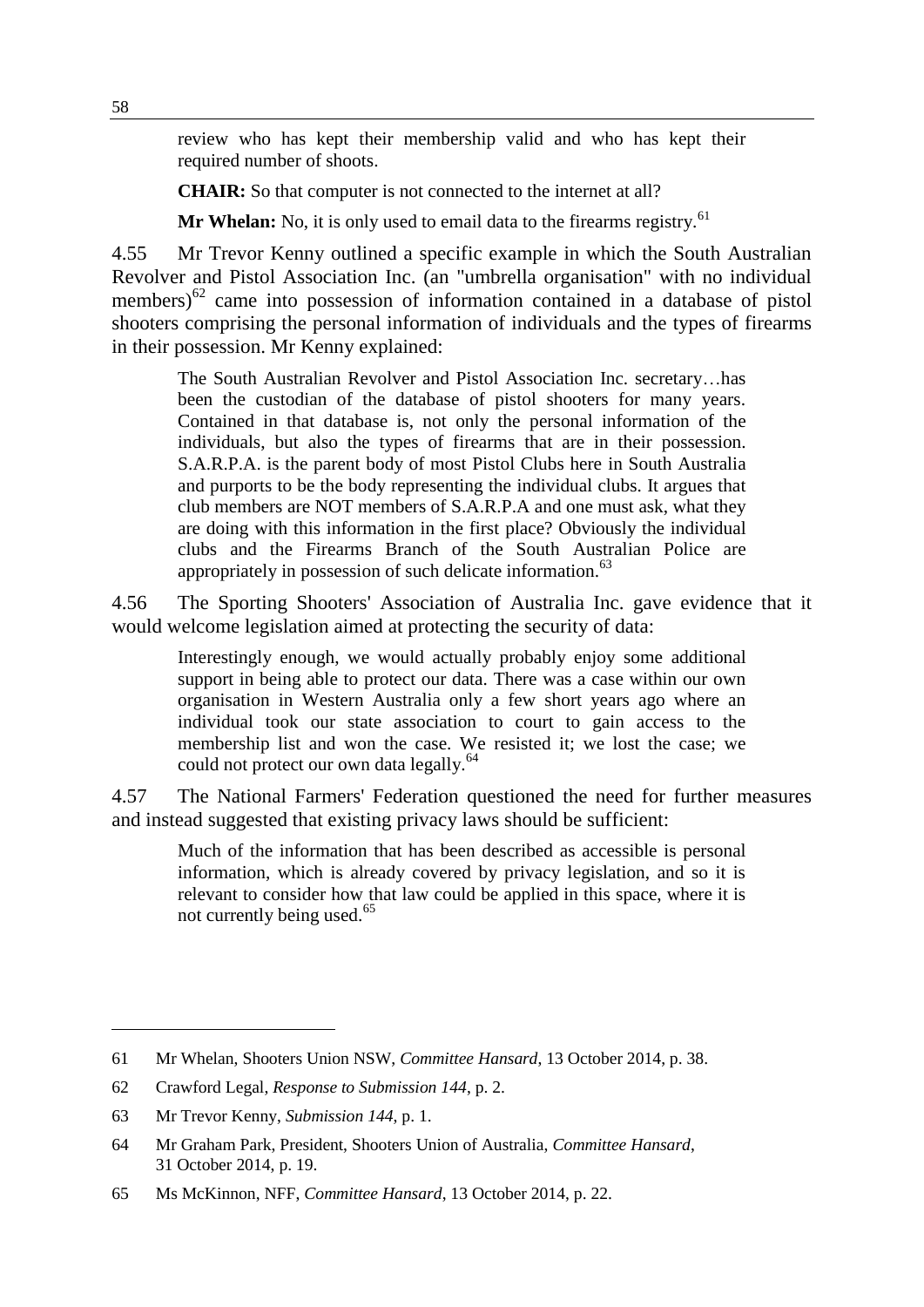#### **Effectiveness of amnesties**

 $\overline{a}$ 

4.58 As discussed in chapter 1, amnesties have been an effective way in which to reduce the size of the illicit firearms market, especially with regards to grey firearms. The Firearms Training and Safety Council submitted that the introduction of a nationwide amnesty would be an effective way of decreasing the number of grey firearms:

In that respect, we have been calling for a permanent amnesty so that people do not fear that they will be charged in any way, or have their existing firearms licences affected in any way, if in fact they bring forth a grey firearm. Bring forward the firearm, have it taken under the system and have it destroyed if necessary—it does not matter—but institute a permanent amnesty that will give effect to that particular action.<sup>66</sup>

4.59 The NSW Firearm Dealers Association Inc. was supportive of this proposal:

We would like to see a rolling amnesty so that someone can bring a firearm into us and we can then call the police, give them the serial number: 'Is this reported stolen? Has it been used in the commission of a crime?' Yes. We take their details and then take the firearm to a police station for further investigation. If that is not the case, then we will duly register the firearm. In some instances, we have had customers call us and say: 'My father has died. We found a firearm in the garage. Can you do anything with this?' No, I can't help you. And they are like, 'Well, I don't know if the firearm is loaded. I don't know if it is safe to touch.' We say: 'We can't do it. Call the police.' They call the police. The police say, 'We're too busy.' They direct us to go and look at the firearm and bring it back to our office. So it is a very mismatched issue we have got, where the act says we can but the police directive says we cannot. $67$ 

4.60 The NSW Police discussed some of the problems that arise for law enforcement regarding firearm amnesties:

Amnesties are problematic. Some states continue to run them. One of the problems is that if people hand in firearms under an amnesty and that firearm is then traced to some sort of serious crime, where does that leave us? The volume of firearms that are handed in during an amnesty can also be problematic in terms of tracing. The New South Wales Police Firearms Registry traces all handguns that are handed in to police, as well as all high-risk firearms—that is, the more powerful semiautomatic militarygrade weaponry. But to trace every firearm that is handed in is an impossibility at this stage, simply due to resourcing. So, whilst the idea behind an amnesty is very good, I think the practical issues are very difficult to surmount <sup>68</sup>

<sup>66</sup> Mr Gary Bryant, General Manager, Firearm Safety and Training Council, *Committee Hansard*, 13 October 2014, p. 6.

<sup>67</sup> Mr Britton, NSW Firearms Dealers Association Inc., *Committee Hansard*, 13 October 2014, p. 23.

<sup>68</sup> Detective Chief Superintendent Finch, NSW Police, *Committee Hansard*, 13 October 2014, p. 47.